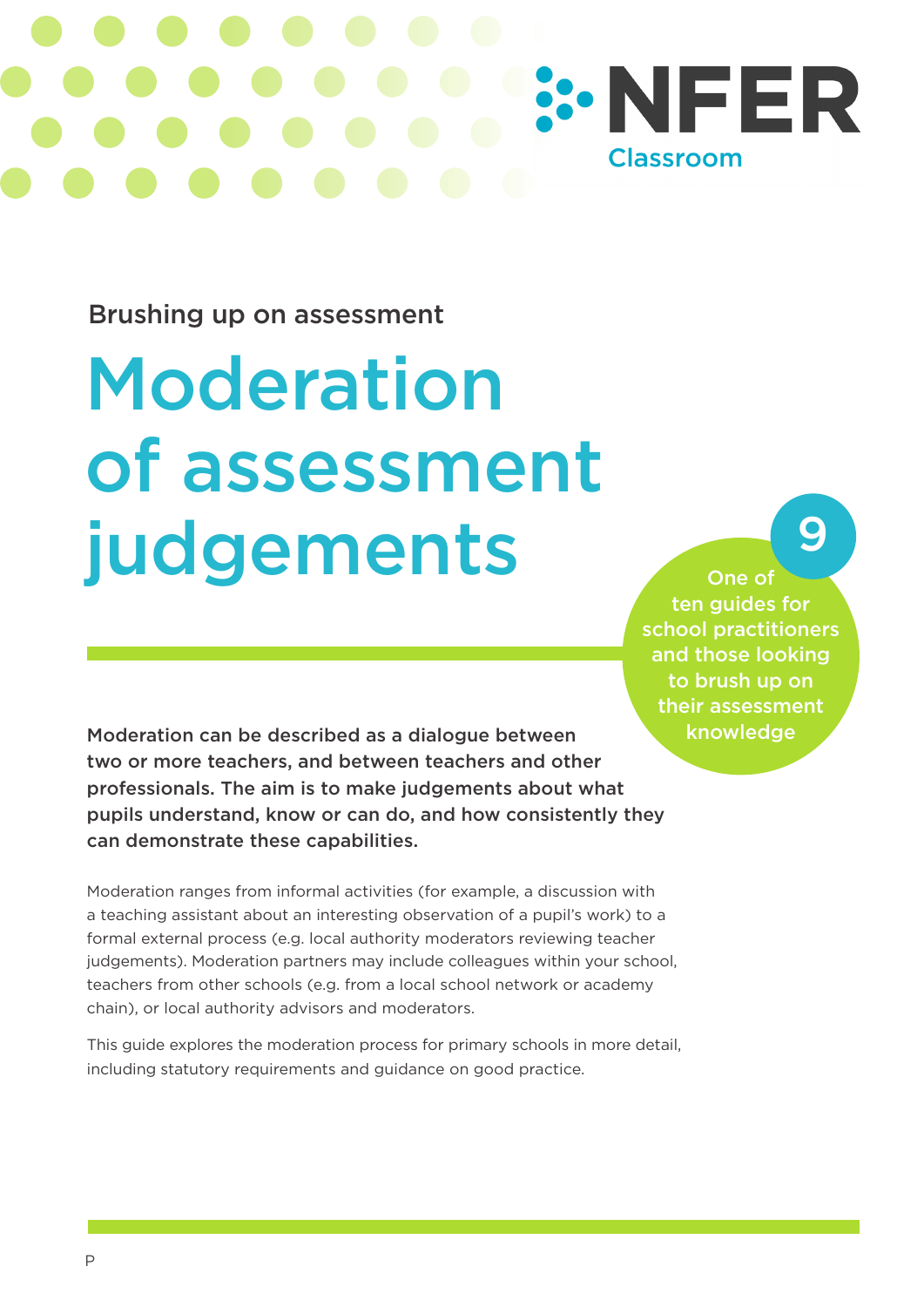Moderation is used to ensure that teachers are making consistent judgements about standards, so that assessment judgements made for any one pupil are accurate, fair and comparable with those made for all other pupils. The aim is that a piece of work can be seen as providing evidence of the particular standard, regardless of who is doing the assessing. The 'standard' may be in the form of a performance descriptor (as in England's national curriculum teacher assessment frameworks) but it could also be marking criteria if the work derives from an assessment task or an assessment of how well the learning objective has been met.

Moderation is essential to the integrity of teacher assessment judgements, ensuring that all those accessing assessment judgements, be it teachers, pupils, parents, local authorities or inspectors, can have confidence in the information and use it effectively. Achieving comparability involves teachers and other education professionals working together, supported by any external moderation activities organised by the local authority or multi-academy trust (MAT).

## Moderation of statutory teacher assessment judgements

#### In England

Primary headteachers in England must ensure that teacher assessment is conducted in line with the guidance in the **Assessment and Reporting Arrangements** published annually in October by the Standards and Testing Agency (STA). Statutory teacher assessment judgements must be made at the end of key stage 1 in reading, writing, mathematics and science, and key stage 2 in writing and science.

#### BE AWARE:

Changes made to the 2018/19 key stage 1 teacher assessment frameworks in reading, mathematics and science mean that judgements made using the revised version will not be directly comparable to those made using the previous version. This also applies to science at key stage 2.

The teacher assessment frameworks (and the pre-key stage standards for SEND pupils), which are closely aligned to the national curriculum, are designed to support teachers in making effective and consistent assessments of pupils' attainment at the end of each key stage. These frameworks should provide the starting point for moderating teacher assessment judgements. Around a quarter of schools in England will have their assessment judgements externally moderated by staff from a local authority.

Moderation is essential to the integrity of teacher assessment judgements

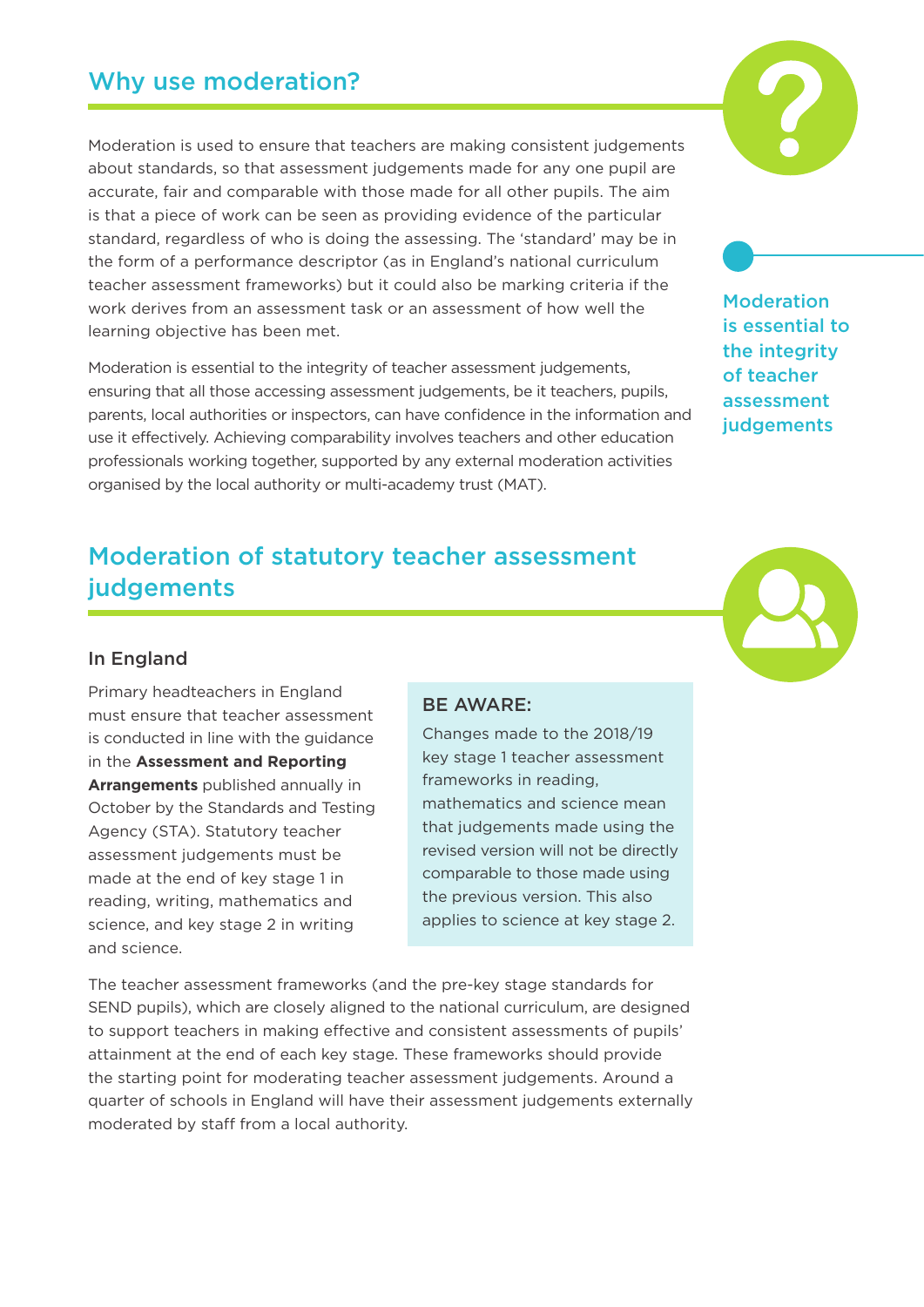#### In Wales

In Wales, headteachers must also ensure that robust internal standardisation and moderation procedures are in place to support accurate and consistent teacher assessment across a range of subjects. These include English, Welsh or Welsh second language, mathematics and science at key stages 2 and 3, and all non-core subjects at key stage 3 only. Teachers are required to produce pupil portfolios to exemplify performance. In addition, a representative from each school must participate in annual cluster moderation of a sample of pupil portfolios in core subjects for key stages 2 and 3. This meeting is overseen by the regional consortium and a report is sent the local authority. Furthermore, a nationally consistent approach is ensured by an external verification of a random sample of portfolios.

#### Moderation of non-statutory teacher assessment judgements

For pupils not at the end of a key stage, non-statutory teacher assessment judgements will still need to be made and moderated using the programme of study requirements for the appropriate year group(s)/key stage as a guide.

## Managing the moderation process

Moderation, like assessment, may be more manageable if it is viewed as an ongoing process throughout the year rather than something that is only carried out occasionally or at the end of a school year.

The dialogue that accompanies the moderation process can be of vital importance in that it can lead to a better understanding of the underlying standards. Before agreeing a judgement, spend time explaining to colleagues the developments evidenced in the pupils' work, the context in which the work was produced (independently, in a group, at home, etc.) and the progress made. With your colleagues and other moderation partners, agree which terms, or sliding scale of terms, you will use (rarely, generally/usually, frequently/mainly, etc.) and what these terms mean. This will help you to apply them consistently.

You don't need extensive collections of pupils' work to have a useful moderation discussion but you will need sufficient evidence to help you to understand and internalise the criteria for the expected standard, and to aid discussions with other teachers and professionals involved in the moderation process. It may be helpful to bring marked work representing the expected standard in each subject / area of learning (and, where relevant, work below and beyond the expected standard as well).

Exemplification materials provided by the STA (which include examples illustrating how a standard might be met) can be used to support your judgements and to aid moderation discussions. In the long term, though, you may find it more meaningful to use work you have assessed and moderated yourself. When collecting such examples, use detailed annotations to indicate



**Moderation** takes time and effort but can be very profitable and can feed into reviewing objectives and improving marking quality.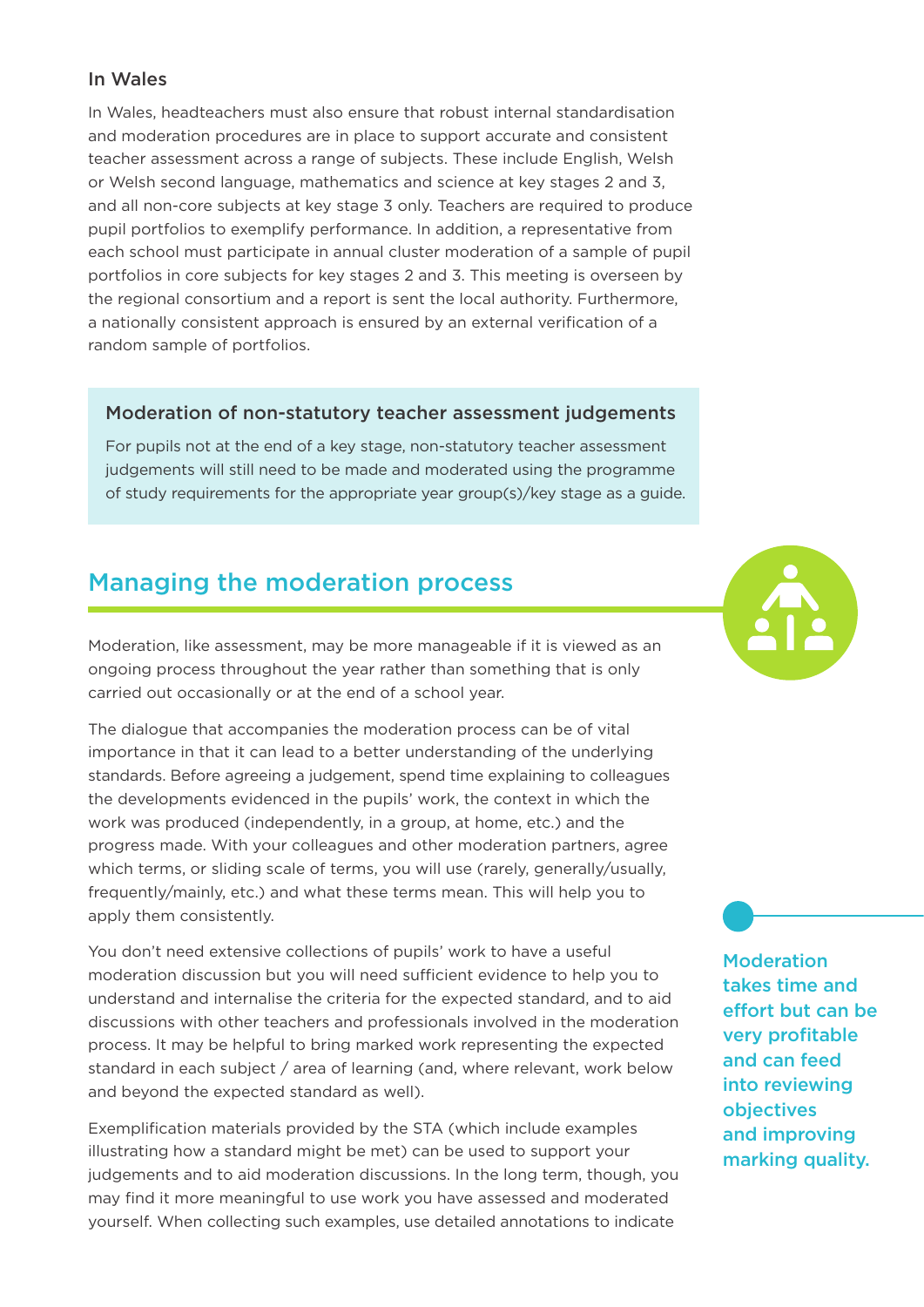the assessment criteria for which they provide evidence and the context in which they were developed.

#### Dos and don'ts of moderation

- **X** Don't make it personal. Moderation should focus on the work being assessed and the standard, not the teachers who are making or have made the assessments or in fact the children who have produced the work. Moderation is not an exercise in judging teachers' competence, nor in seeing who has the 'highest standards'.
- $\chi$  Don't include too many pieces of work in the moderation exercise. While this may seem a way of ensuring thoroughness it can actually result in a superficial exercise when teachers have insufficient time to scrutinise the work presented.
- Do ensure that the standard that the work is being assessed against is clear and explicit. An effective moderation process will involve frequent reference back to the standard. While any exemplification materials are useful and should be referred to, they are not the standard the work is being moderated against – as their name suggests, they exemplify it.
- Do be clear about the basis of the moderation. Is there a minimum standard which the piece or pieces should meet? Does this require a 'best fit' approach where teachers need to identify the standard most closely aligned to the work? Are there some elements of the standard that are necessary to achieve the standard and others that are typical of work at the standard but not present in every case?
- Do ensure that there is some context provided for each piece of work **being assessed.** This should make clear the level of support available to the pupil: Was the work done independently? What level of support was provided when the task was introduced? Was the pupil aware of the learning objectives? Is it the result of several drafts after feedback? The work should be dated so that moderators can compare earlier and later work where appropriate.

## Good practice



It can be extremely instructive and beneficial to be involved in moderation activities outside of your own year group or key stage. Such activities can help you gain a better understanding of how pupils develop over time.

Moderation takes time and effort but can be very profitable and can feed into reviewing objectives and improving marking quality. For subject coordinators, moderation activities across a number of year groups can reveal strengths and weaknesses that may give rise to whole-school curriculum or assessment focuses. Wherever possible it is important and valuable to carry out crosscurricular moderation. For example, writing should be assessed across all areas of the curriculum – not just on the basis of written work in literacy / English.